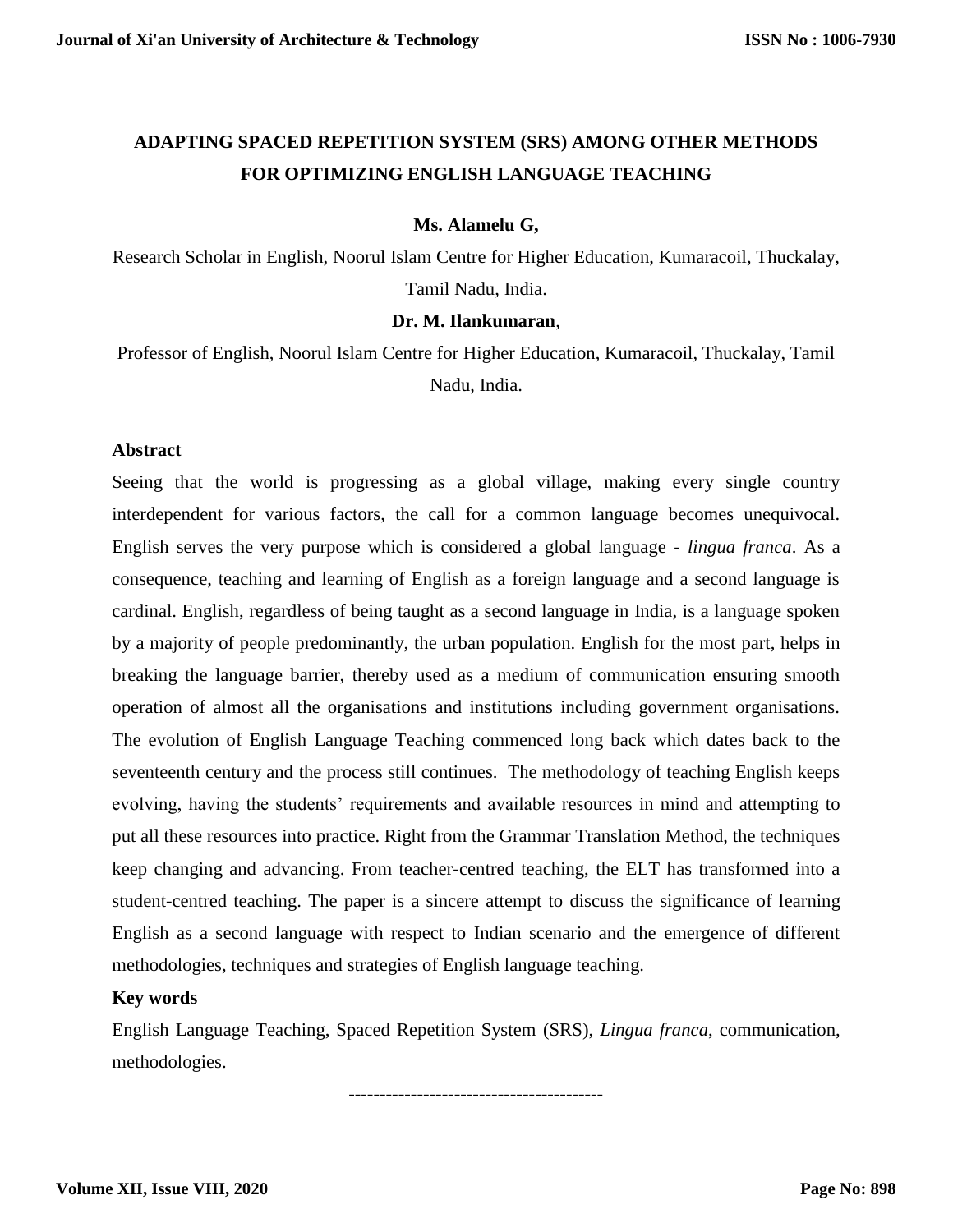## **Introduction**

Language is fundamentally a system of communication that comprises a set of sounds or symbols. However, language is not mere communication, as animals do communicate through their cries and noises but they never use language. There are various theories on the origin of language: some opine that the language came into existence as a vocal imitation of the natural sources of sounds made by animals, birds, wind, etc. Hockett in *The Origin of Speech* asserts that "Man is the only animal that can communicate by means of abstract symbols." (p. 5). It is generally believed that language is an important thing that differentiates humans from any other animal. Thus language is used in intentional communication by humans to express their ideas, feelings and emotions through the vocal-auditory channel. According to Harrub, Children are expected to communicate orally by the age of four and if a child fails to do so at that particular age, the child is considered to have some abnormality. There are roughly 6500 languages spoken across the globe and among all these, English is considered to be *lingua franca.* 

## **English as a global language**

English has expanded across the world over the last few centuries and it has become the medium in almost all fields like science, technology, law, business, internet, and so on. In the present day, English is used as a first, second or foreign language in many parts of the world owing to the former colonial and imperial activity, the slave trade and of late, economic, cultural and educational activity of the country from which the language originated. In India also, English became the official language in the early twentieth century, though with a smaller number of people speaking in English who lead India in various fields like industrial, political and social life.

## **Need for English**

The most important reason for learning English is scientific and technological rather than political. In the present information or digital era, eighty percent of the data stored and processed in a computer is in English which makes learning and mastering the language mandatory. Fluency in the English language is considered to be an important skill required for a job and the lack of which makes the graduates unemployable. Therefore learning a language, which helps one to communicate effectively with each other, makes one get a job and be successful in both personal and professional life becomes imperative.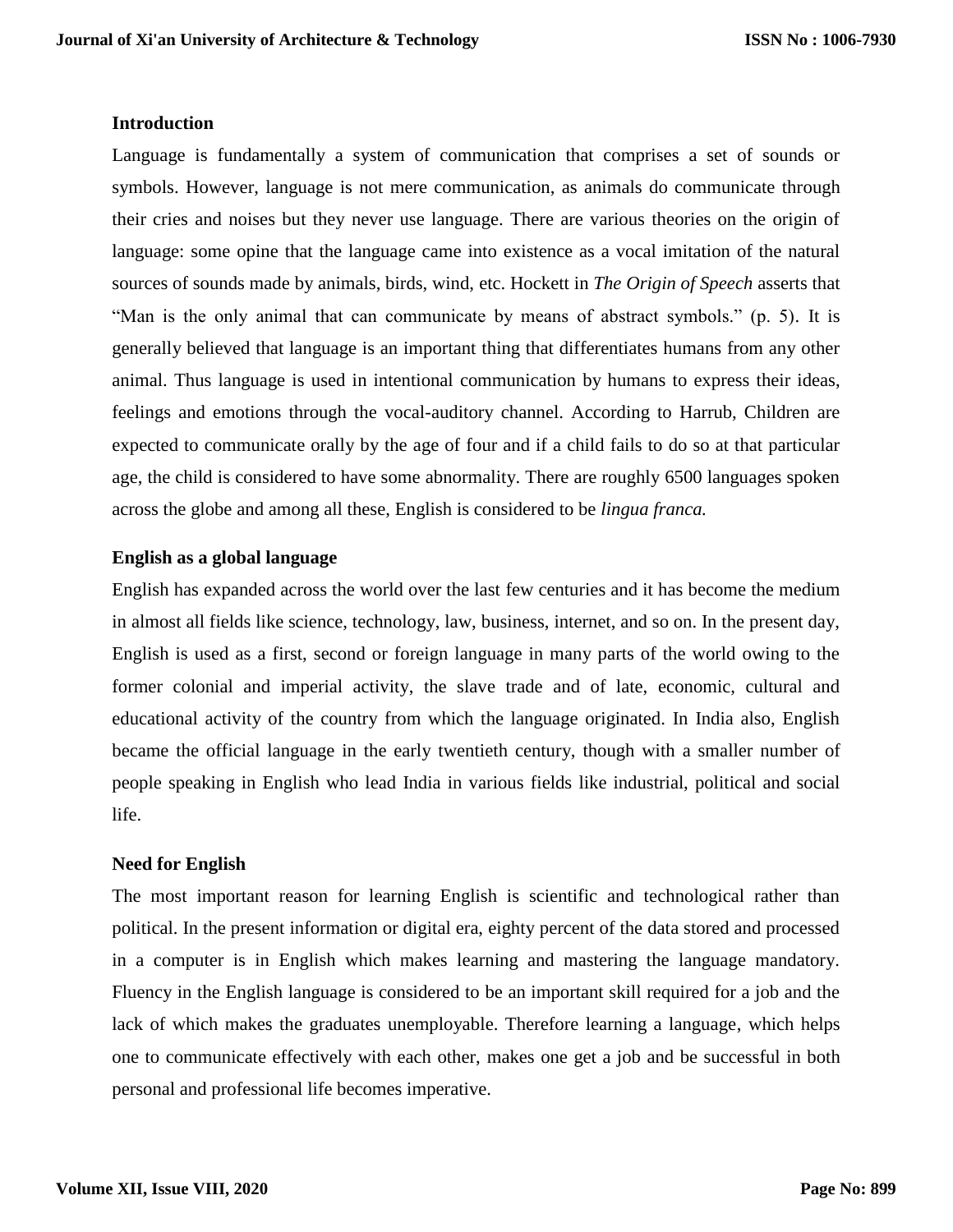## **Language Learning**

Learning is impacted by numerous factors – most of which depend on the learners, like their inclination towards learning, their social and economic background, and so on. Attention, awareness and focus form the basis for effective learning. Language learning, which forms the subject of this paper, is also a perpetual process which commences in infancy. The deep learning of the language which starts when the infant listens to people conversing around since it not only observes but also assimilates all the aspects of language, including syntactic structures and vocabulary. The infant takes all the data into the memory and this process continues nonstop till the end of one's life. The ability to store the acquired data in the brain and retrieving the same at the required time is termed as learning and this applies to learning language skills as well.

## **Learning English**

The prowess of an individual to put forward the ideas and emotions effectively orally or through written mode in a comprehensible way is termed as language skill developing one's proficiency in language. English becomes obligatory as it is the widely spoken language in the world. Learning an additional language emerged in the west during the seventeenth century when learning Greek and Latin was considered to be intellectuals' job and only those who learnt Greek and Latin were regarded as intelligent. The status of English in India is significant as English is the medium for intra-state and inter-state communication though Hindi is the official language of the nation. English is also termed as a link language as each state in India has its own language while some states have two.

#### **Status of English in India**

People in India, who even protest against learning Hindi, which is India's official language, never seem to have any issue with English being taught and used as a medium of communication even in government sectors. Moreover with growing technology and booming internet culture, the importance of English is growing day by day. English is the most commonly spoken language in India only next to Hindi. Even when Indians speak their own mother tongue, they mix up English words in their conversations. Sometimes, they even switch to English in the middle of their conversation. The usage of English language in the day-today life of Indians is so prominent that certain words and phrases are added to the English dictionary which are basically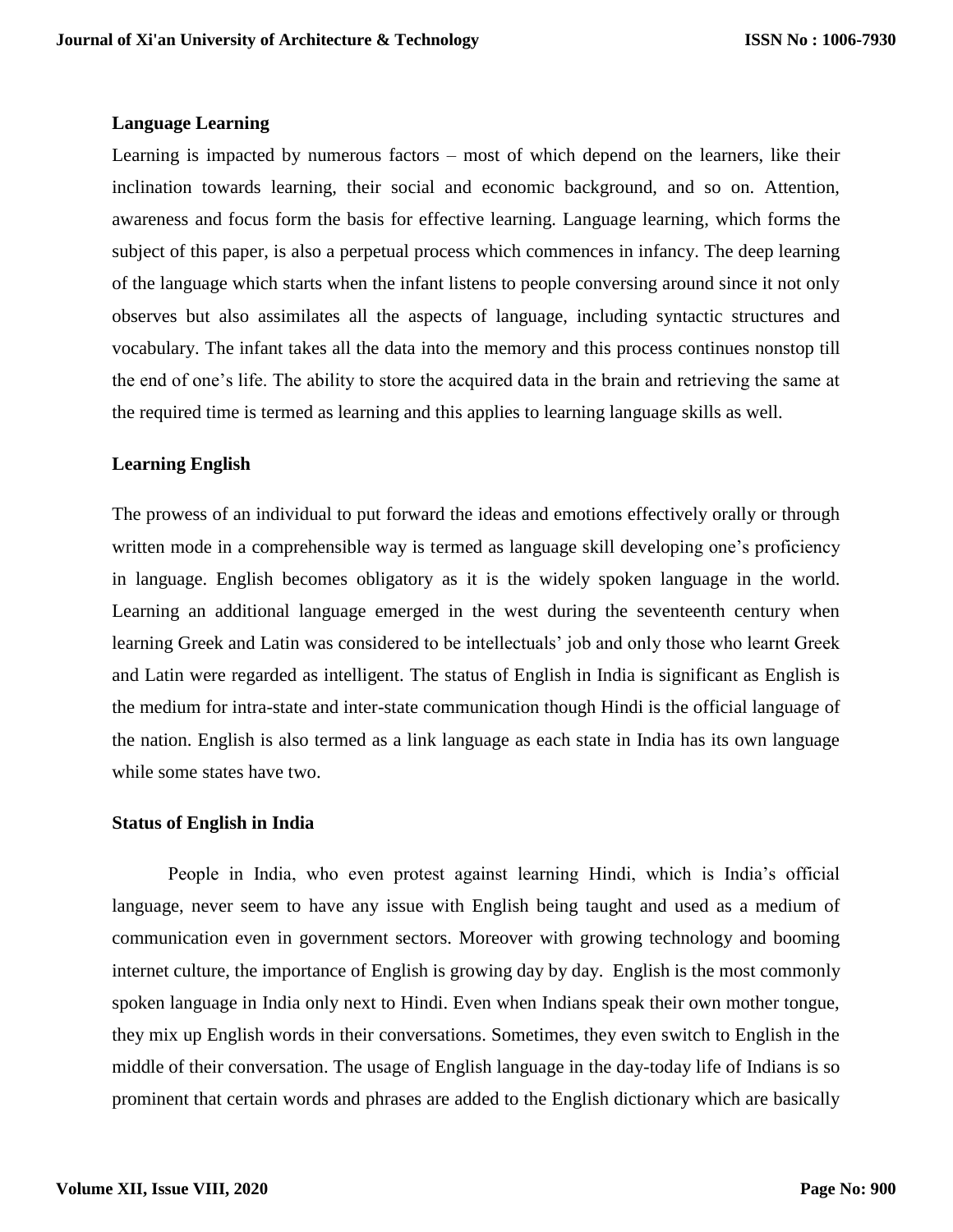Indian. For instance words such as 'chapati,' 'curry,' 'idly,' 'dosa,' and the word like 'prepone' is a typical Indian usage of the conventional form 'advance.' From this, it is evident that learning English is inevitable and is the most important element of India's culture and communication.

## **Approach to Language Learning**

Developing the four aspects of language skills like listening, speaking, reading and writing is extremely crucial for a successful personal and professional life. Among the four skills, reading and listening, are receptive skills as these skills involve receiving the language and storing, processing of the same so that the vocabulary and syntaxes are imbibed in the brain. The stored information is later on retrieved when needed and thus enhances the productive skills like speaking and writing. These two skills are termed as productive skills as they involve in the production or creation of language in the form of speech and writing. By practising all the four skills, the learner is exposed continuously to the target language, it gets into the subconscious memory of the learner and the observed and stored information can be retrieved and used when needed. This is the process of language learning.

## **Oral Communication**

"A picture is worth a thousand words'' goes the popular adage. Nevertheless, a picture may be interpreted in any number of ways based on the thinking faculty, mind set and exposure of the onlooker. In the process of interpreting the picture, the real idea or emotion of the artist may be lost. That is why a picture is "interpreted" whereas a piece of communication whether it is written or spoken is "understood". Though there are different methods of communication – oral, written, sign language, symbols, pictures, so on and so forth, oral communication provides distinct advantages to the communicator. Speaking clearly and confidently with appropriate choice of words and well-developed verbal ability can increase one's persuasive skill and thereby builds confidence of the speaker. The speakers whose skills are honed and improved by continuous application, become master communicators who are able to form their thoughts into sentences and deliver them in a well-organized way. When the two modes of communication like spoken and written are compared, oral communication is more widespread because when people relocate to other states and nations they rely more on their oral skills in the target language for their basic communication rather than written communication. Moreover, oral communication is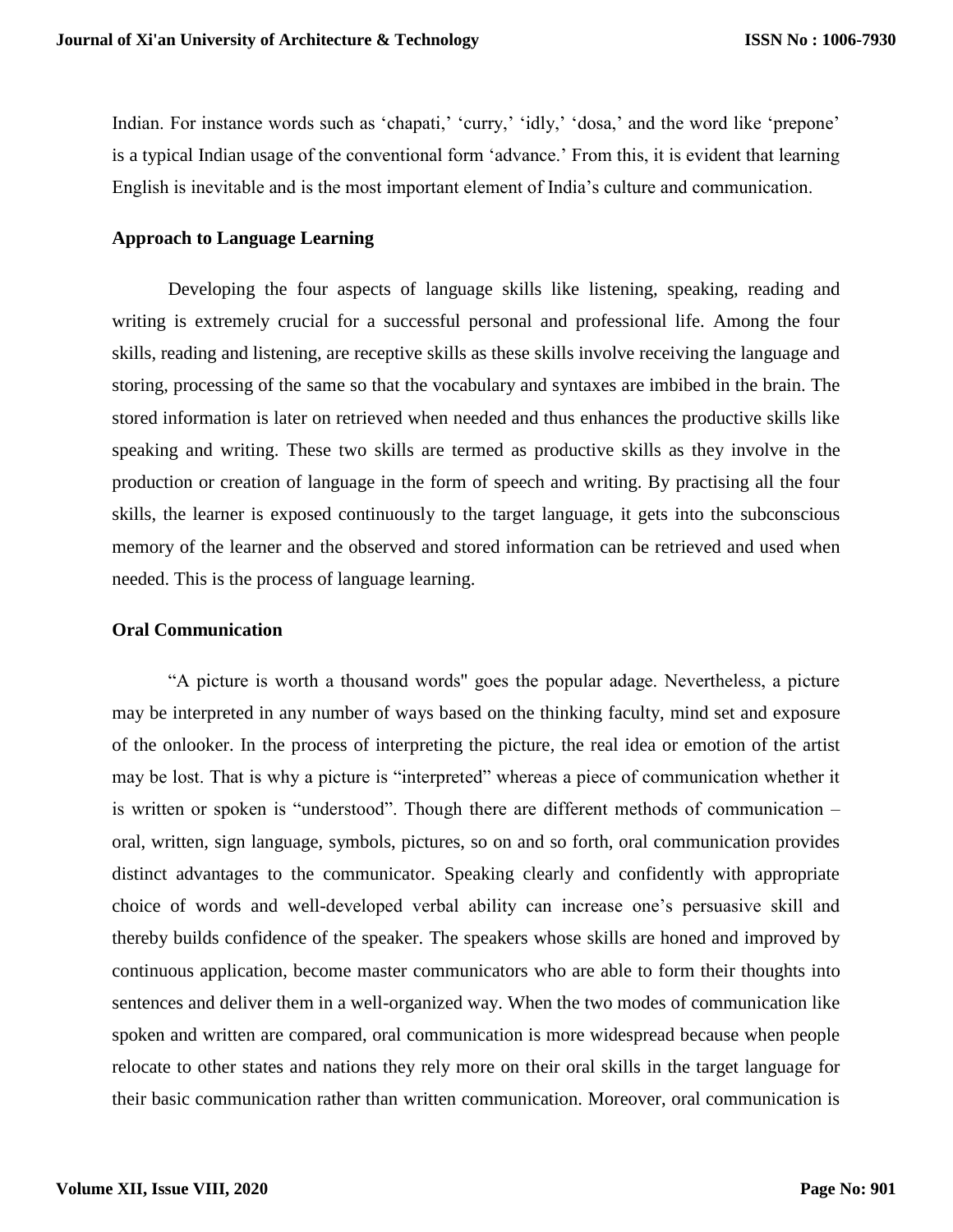also considered to be the quickest, transparent and flexible and it receives the feedback instantly. This prompts the learners to become efficient oral communicators making the role of English language teachers who can train the learners in the speaking skills remarkable.

#### **English Language Teaching Methodology**

There are different methods in teaching and learning a language and this process has been emerging for so many years, especially in the twentieth century. Right from the ancient Gurukul System of education till online teaching in the present scenario, there is a tremendous change and development in the methodology of teaching in general. From the chalk-talk method which focuses on the lecturer's voice and the activities, to the activity based learning which is learnercentric, the teaching methodology has been undergoing a sea-change. English language teaching tops the chart with regard to employing new techniques and methodologies of teaching. This paves way to an increased number of researches in the field of English Language Teaching. Learning a language is different from learning a subject - while learning a subject, it is sufficient if one understands the subject and applies the concepts. On the other hand, while learning a language, in addition to learning and applying, the learner has to create or produce language which is considered to be higher order learning according to Blooms Taxonomy.

#### **Grammar Translation Method**

Grammar Translation Method is derived from the classical method of teaching Greek and Latin to teach a foreign language. Grammar Translation Method encourages the learners to learn the grammatical rules and apply those rules while translating sentences between the native language and the target language. In the nineteenth century, this method emerged as a popular methodology. However, it lost its lustre as the main focus was on the sentence structures and grammar alone and not on improving the communication skills especially the oral skills of the learners. Hence, researchers understood the importance of arriving at a method in which the learners are encouraged to use the target language spontaneously without translating and analysing the grammatical rules and syntactic structures. According to the above mentioned method, the medium of instruction in the classroom was the target language. Grammar was approached in an inductive method and only vocabulary used on an everyday basis was taught to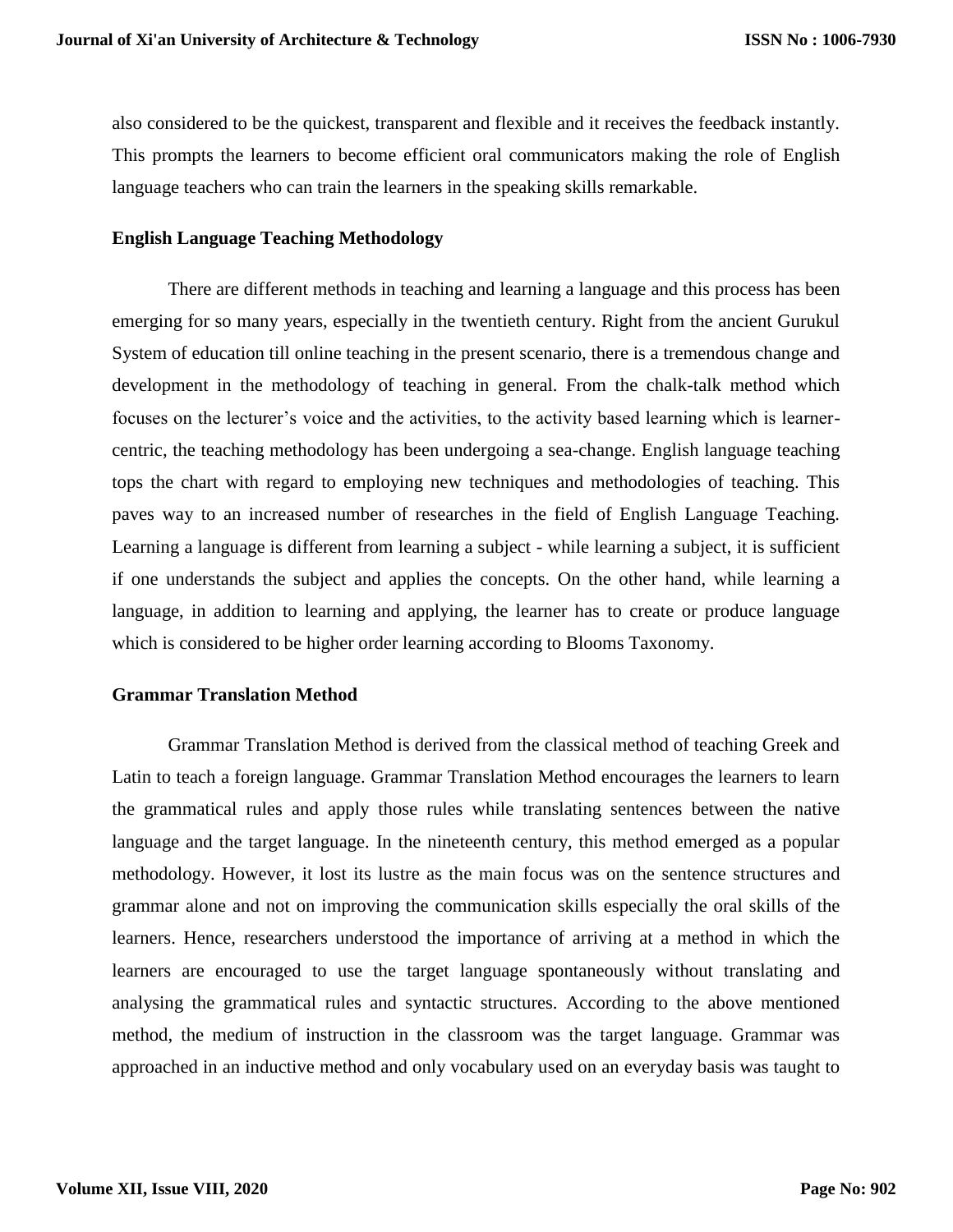the learners. Owing to the constraints of budget, time and classroom size, this method lost its sheen in due course and led to the emergence of Audio lingual method.

### **Audio Lingual Method**

Audio lingual method was widely used in the 1950s and 1960s when the focus was not on the grammar or vocabulary, but on the acquisition of structures and patterns in mundane dialogues. This method also depends on mimicry and memorization of words and phrases, and it also involves repetitive drills without explaining the grammatical aspects. The phrases and structures are repeated and tested until the responses and feedbacks given by the learners are involuntary. This methodology was followed by many other methods and strategies and one among them was Communicative Language Teaching (CLT). This method focuses on teaching a language in a natural way – by communicating with the learners and exposing them to actual communication. The CLT emphasizes interaction as both the mode and the eventual purpose of learning. Hence, the CLT can rather be called as an approach than a method which focuses on all components of communication like vocabulary, grammar, fluency and accuracy. These two methods especially the audiolingual method narrows down to another method called Spaced Repetition System (SRS).

## **Spaced Repetition System**

Language skill has to be acquired and can be done by constantly repeating and reviewing the content learnt periodically. This methodical reiteration of words, phrases and clauses enhances the language skill of the learners as it strengthens the neurons in the brain. This process of reinforcement improves the learning speed of the learners by boosting their confidence. Thus, learning vocabulary and other aspects of a language through this process is the most efficient methodology. Here is the context the technique called spaced repetition system plays a key role. This can also be called as reinforced learning. This system employs the technique of introducing a concept to the learners and encouraging them to revisit the concepts at a specified interval of time thereby reinforcing what is already learnt. Revisiting or reinforcing is done on the verge of forgetting and hence this technique is considered to be one of the most efficient methodologies in English Language Teaching.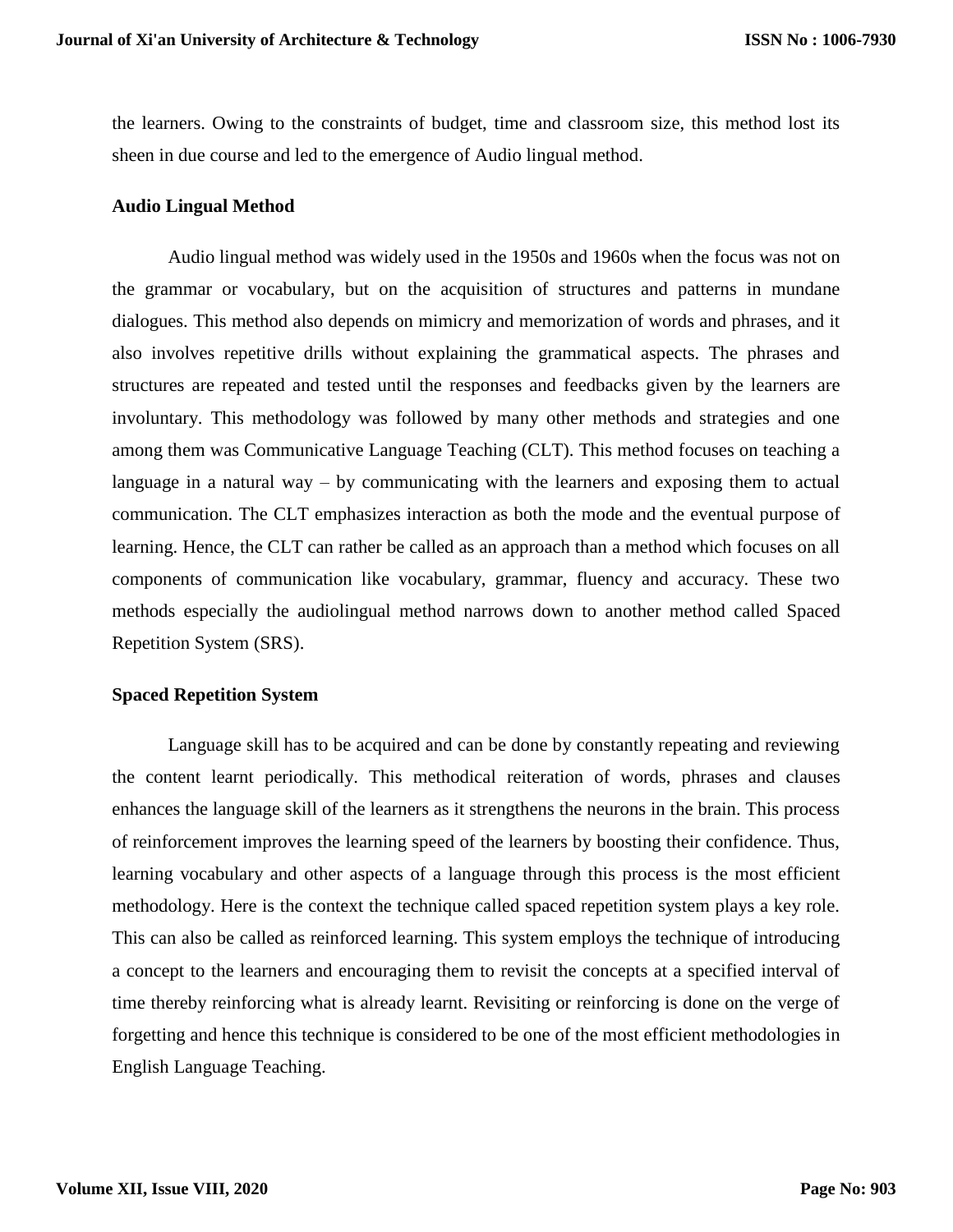#### **Origin of Spaced Repetition System**

The Spaced Repetition System was employed in full swing during the period from 4400 B. C. to 3000 B. C. In India, this methodology was followed when Gurukula system was prevalent, in other words during the ancient Vedic period. The learners were taught orally as many of the Vedas, Puranas, Upanishads and spiritual ideas were transmitted by the words of mouth to the next generation. From this, it is obvious that this system is not a newly emerged one but an age old, time tested methodology which has been in use for ages. In ancient days, to learn a language, the technique of rote learning and translation method was used when oral communication in the target language was not a top priority. Language was taught for reading and augmenting the knowledge of the learners and not for improving their communication skill in the target language.

To learn vocabulary which forms the most important tool for language learning and effective communication in that language, spaced repetition system is considered to be appropriate. Prof. C. A. Maze propounded the idea of spaced repetition for better learning experience in his book "Psychology of Study."This methodology is found to be effective even now as the technique which can, without doubt, be employed by means of the technological advancements. There are already many apps and online sites and forums from where one can learn vocabulary based on spaced repetition system. Flash card method, which is proved to be one of the best methods to enhance one's word power, can now be made use of in a more effective manner thanks to the technological development in the field of Computer Sciences.

#### **Cramming Vs Spaced Learning**

According to the concept of spaced repetition or reinforced learning, vocabulary when learnt and revisited at a specified interval of time, gets stored in the memory permanently. On the other hand, if the same is not revisited, the concepts, instead of getting imbibed in the long term memory, get erased from the short term memory leading to poor and unproductive learning. When the information is crammed on a single day, as it usually happens before an examination, the data stay in the temporary memory of the learners and in course of time, if not reinforced, gets erased from the memory system. From this, it is obvious that for a long term retention of what is learnt, spaced repetition system is considered to be appropriate and learning a lot of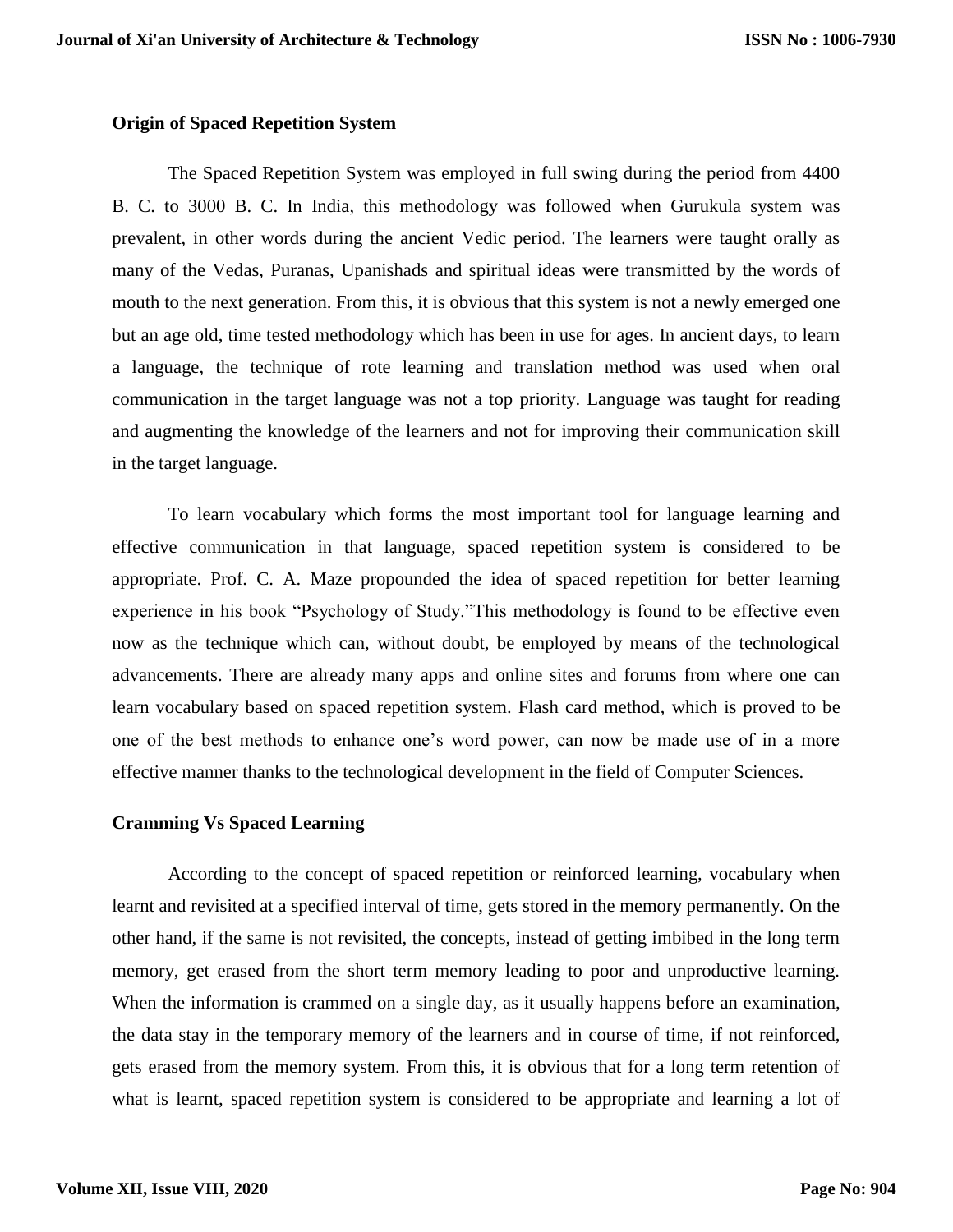information on a very short period of time, in other words, cramming of information in a short span of time may be productive for a short term, especially before an exam but does not provide long lasting learning experience.

#### **Three phases of language learning**

Language learning happens in three phases. While the first phase includes learning vocabulary, intermediary level includes gaining fluency in the target language where the main focus is on language fluency rather than language accuracy. The highest and final phase of language learning is attaining proficiency or mastery over the target language. As beginners in schools, the learners are exposed to rhymes and poems in the kindergarten level, where they are trained to repeat the rhymes recited by the teacher, of course with appropriate body movements and expressions. The kids learn the pronunciation of words and structure of sentences without even understanding the meanings. This forms the first level in language learning. In the tertiary level, solving word quizzes, puzzles and verbal reasoning repeatedly in specific time intervals helps the learners in enhancing their thinking skill and problem solving skill. At this level, the SRS does not act as effectively as at the other two levels. The technique can be used in order to improve the vocabulary of the learner, which forms a lifelong process.

#### **Limitations**

There are many limitations in employing the SRS as a technique in the teaching learning process of the English language. The first and foremost is the monotony of the system. Learners are likely to become tired and uninterested as the same task is repeated continuously. Sometimes repeating without understanding the concept changes the whole process of learning into just a ritual. Moreover, the learners start performing the act in a mechanical way even without paying attention to the task in hand and hence get distracted easily from the primary objective of learning the language.

## **Conclusion**

From the above discussion, it is apparent that learning English opens one up to a myriad of opportunities both in their personal as well as professional life. People who are proficient in English have the advantage over others who are not very proficient, since competency in English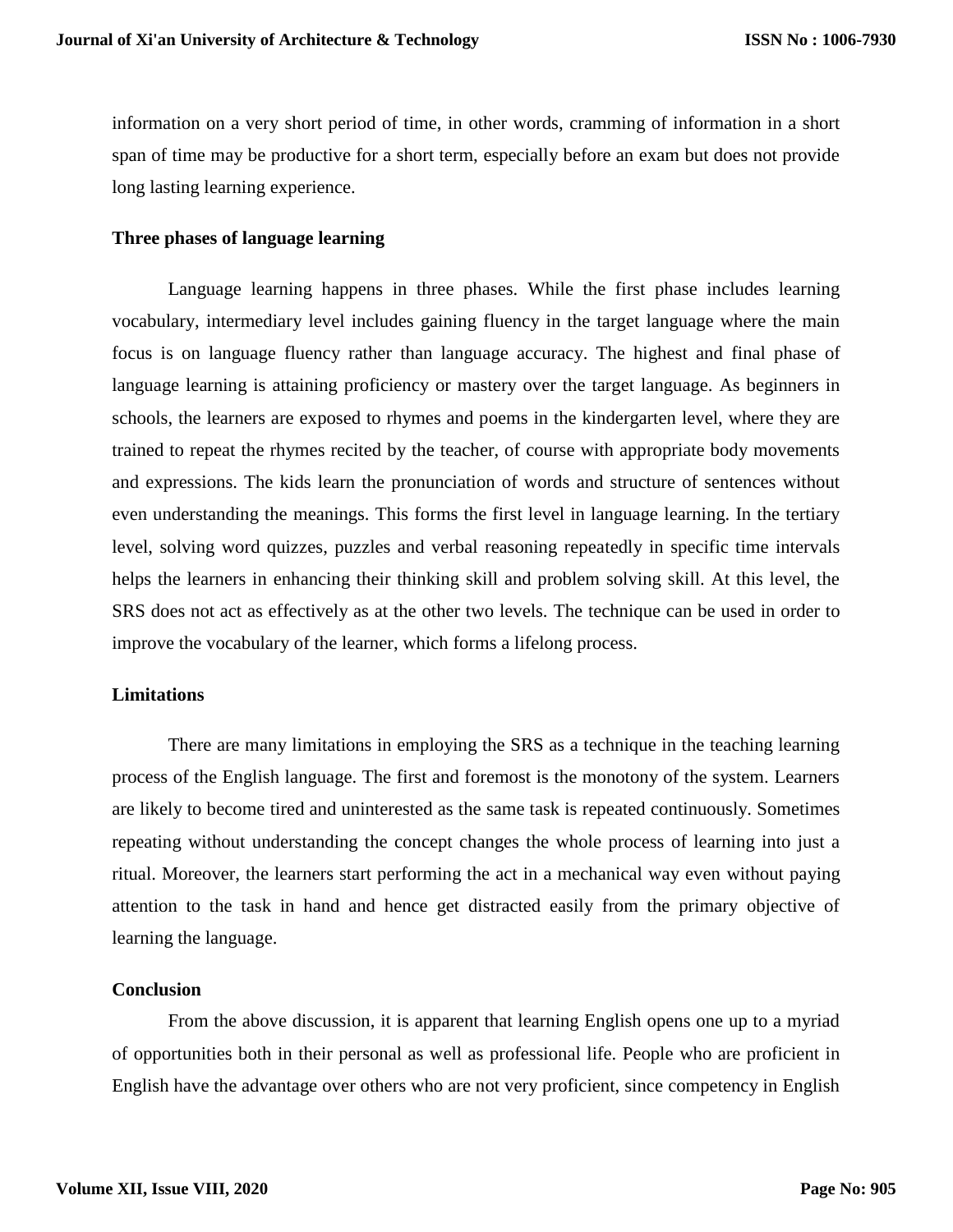is considered to be a trump card for climbing their career ladder rapidly. English Language Teaching has been remodelled several times over the years to employ utmost efficiency and it is a continuous process even in the present scenario. Hence, the field of English Language Learning attracts a lot of research. New techniques, methods and strategies are being invented and employed.

## **References**

Abilasha R, M. Ilankumaran, "English Language Teaching: Challenges and Strategies from the Indian Perspective"International Journal of Engineering and Technology (IJET) (Scopus Indexed), vol.7 no3.6, July, 2018, pp. 202-205, ISSN: 2227-524

Abilasha R, M. Ilankumaran, 'Teaching of English for Specific and Various Purposes – A Pedagogical Assessment', International Journal of Multidisciplinary Researches – A Peer Reviewed Refereed Journal with IF 3.487, Volume: 4 Special Issue: 7, Oct 2017, 44-48, ISSN: 2349-8684

Bolinger, Dwaight (1968). Aspects of Language. New York: Harcount, Brace & World Inc.

Brown, H. D. (1994). *Principles of language learning and teaching.* (3 ed), London: Longman

Daffiny Rishma R, M. Ilankumaran, 'Socio-Cultural Effects on Second Language Acquisition: A Study' International Journal of English Language,Literature in Humanities (IJELLH) Vol.7 no.3, March 2019, pp. no. 10-23, ISSN-2321-7065 (Online)

Delbio A, M. Ilankumaran, "Theories, Techniques, Methods and Approaches of Second Language Acquisition: A Psychological Perspective"International Journal of Engineering and Technology (IJET) (Scopus Indexed), vol.7 no. 3.6, July, 2018, pp. no. 192-197, ISSN: 2227- 524X

Delbio A, M. Ilankumaran, 'Promoting Communicative Skills in a Language Classroom' *Studies in Indian Place Names* (SIPN) UGC CARE listed Journal, vol.40 no.71, April, 2020, pp. no. 2982-2989, ISSN-2394-3114 (Online)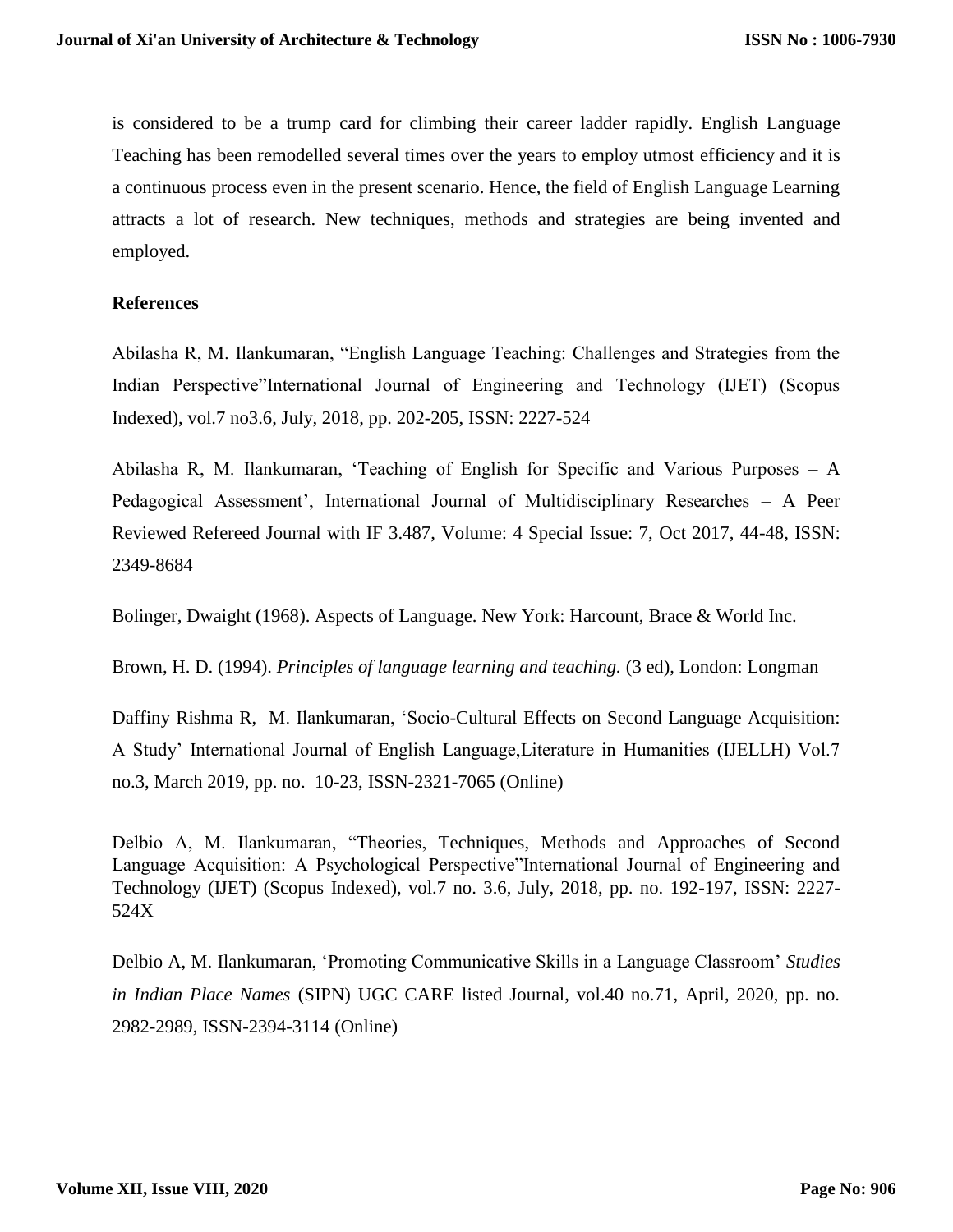Delbio A, M. Ilankumaran, "Paradigms of Second Language Acquisition: A Neurolinguistic Perspective" International Journal of Recent Technology and Engineering(IJRTE) (Scopus Indexed) with IF 5.92, vol.8 no 1C2, May 2019, pp. no. 1019-1024, ISSN: 2277-3878

Ellis, R. (1994). *The Study of Second Language Acquisition.* Oxford: Oxford University Press.

Harrub, B., Thompson, B. and Miller, D., The Origin of Language and Communication, TJ 17 (3): 93 -101, 2003; [<www.trueorigin.org/language01.asp#b46>](http://www.trueorigin.org/language01.asp#b46), 26 October 2004.

Hockett, Charles F (1960) The Origin of Speech, Scientific American 203, 88–111, Reprinted in: Wang, William S-Y. (1982) Human Communication: Language and Its Psychobiological Bases, Scientific American pp. 4–12

Jeya Gowri K, M. Ilankumaran, "Application of Theories, Techniques, Methods and Approaches to Develop Second Language Skills – A Study based on Transition from Schooling to College"International Journal of Engineering and Technology (IJET) (Scopus Indexed), vol.7 no3.6, July, 2018, pp. no. 210-215, ISSN: 2227-524X

Jeya Gowri K, M. Ilankumaran, 'The Methods and Strategy Factors in Successful L2 Learning' Proceedings of the National Conference on English Language, Culture and Literature, October 2019, pp. no. 17-21, ISBN-978-81-941603-1-6

Micah V, M. Ilankumaran, 'Challenges Involved in Imparting English'International Journal of English Language, Literature in Humanities (IJELLH) vol.7 no.3, March 2019, pp. no. 825-836, ISSN-2321-7065 (Online)

Prakasam.V. (2011). *English in India: The Pedagogical and Androgogical Aspects*. English Language teaching in India: Problems and Strategies. Proceedings of the two-day UGC, New Delhi, sponsored national seminar on 25-26 Feb, 2011 in Post graduate Department of English, Lyallpur Khalsa College, Jalandhar Punjab. Pg 10-16.<http://www.lkcjal.org/files/elt.pdf>

Sajna Beevi S, Abilasha R & M. Ilankumaran, "Neurolinguistic Factors in English Language Learning: A Cognitive based Study " International Journal of Recent Technology and